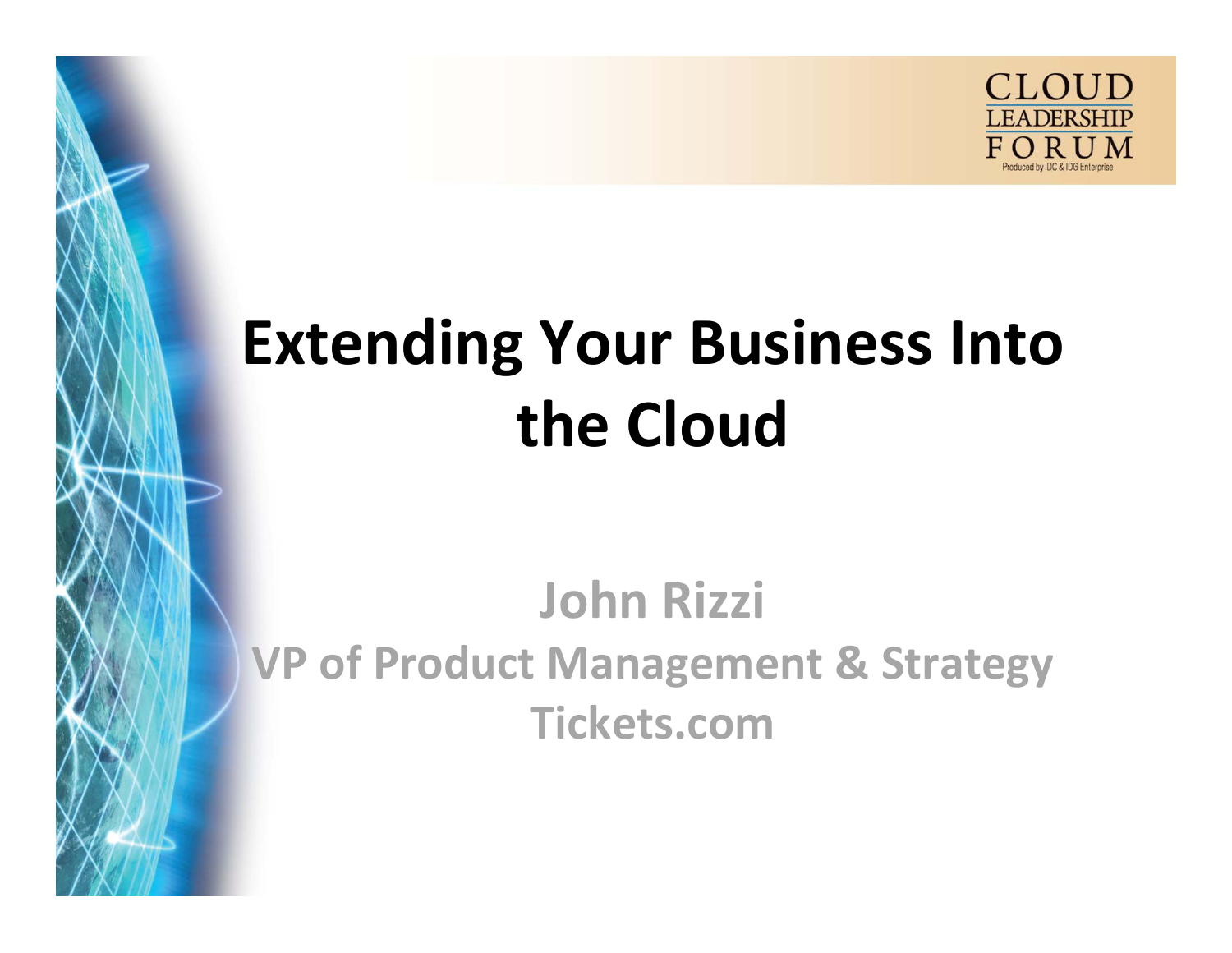## Agenda



- Who is Tickets.com
- What we deliver from the cloud
- Why we've made the business decision to transition to <sup>a</sup> Software as <sup>a</sup> Service provider
- Challenges and lessons learned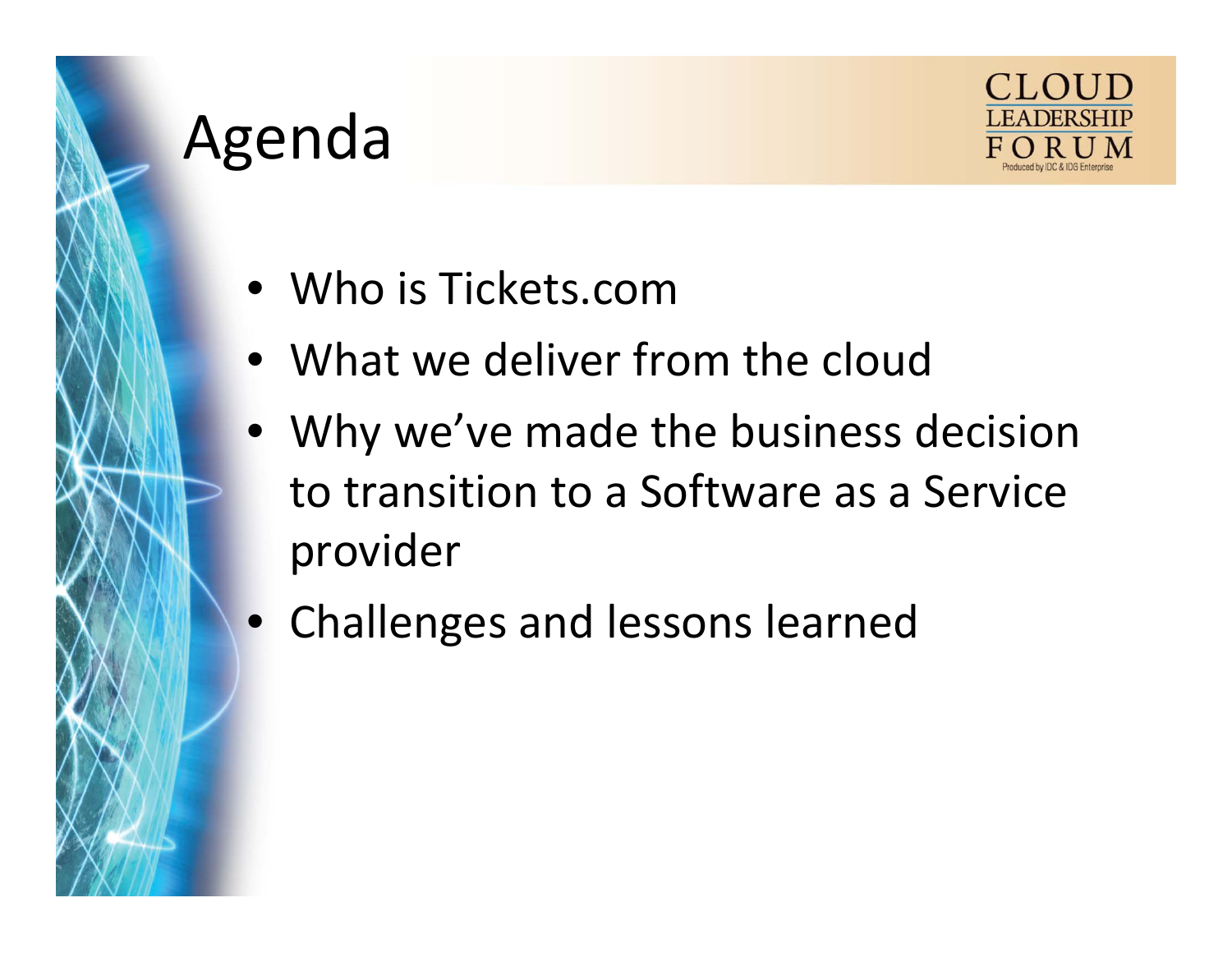

#### Tickets.com



- Founded as B2C portal during dot‐com boom
- Growth by acquisition into early 2000's
- Now <sup>a</sup> wholly‐owned subsidiary of Major League Baseball Advanced Media aka MLB.com
- • B2B company selling "Ticketing Technology"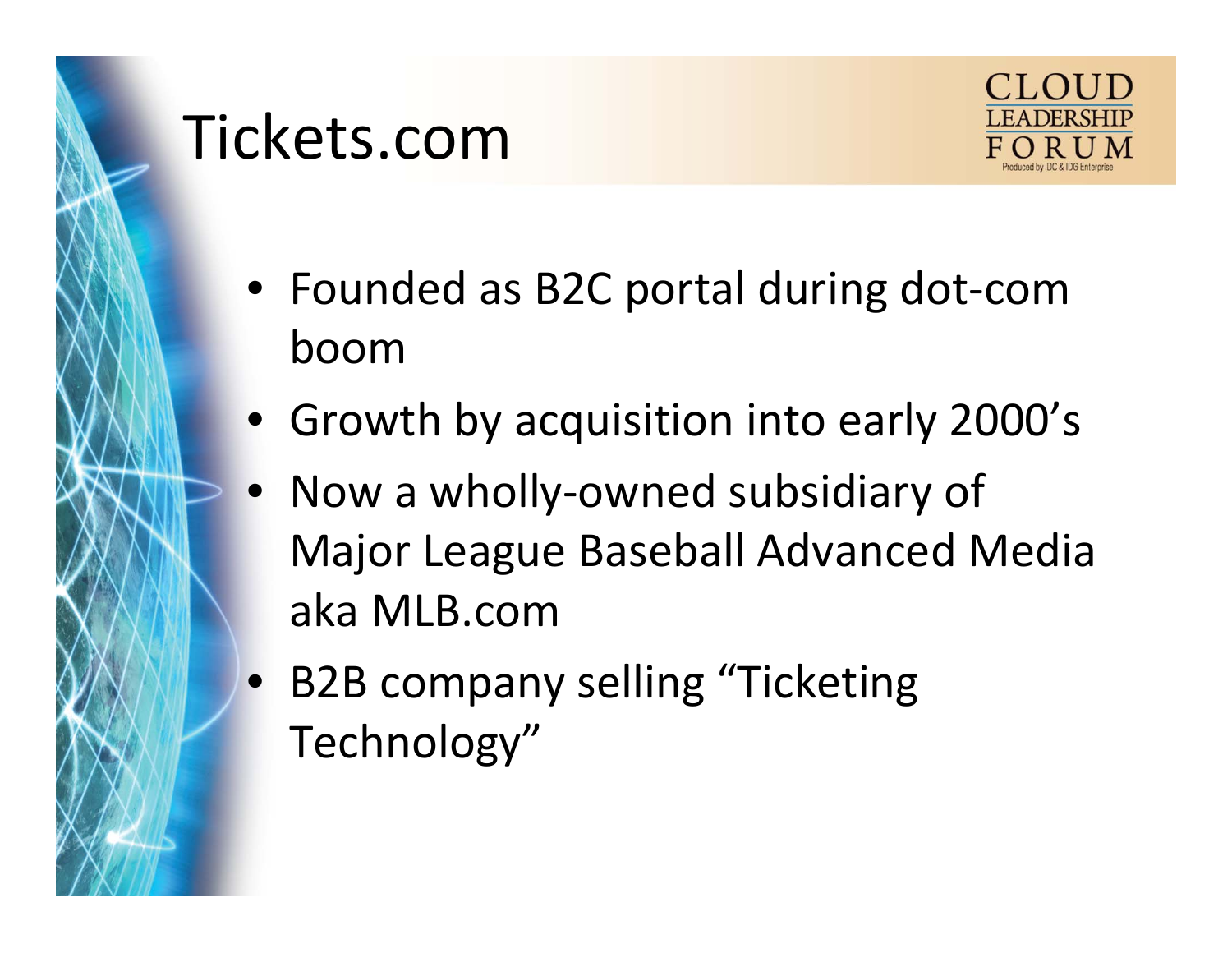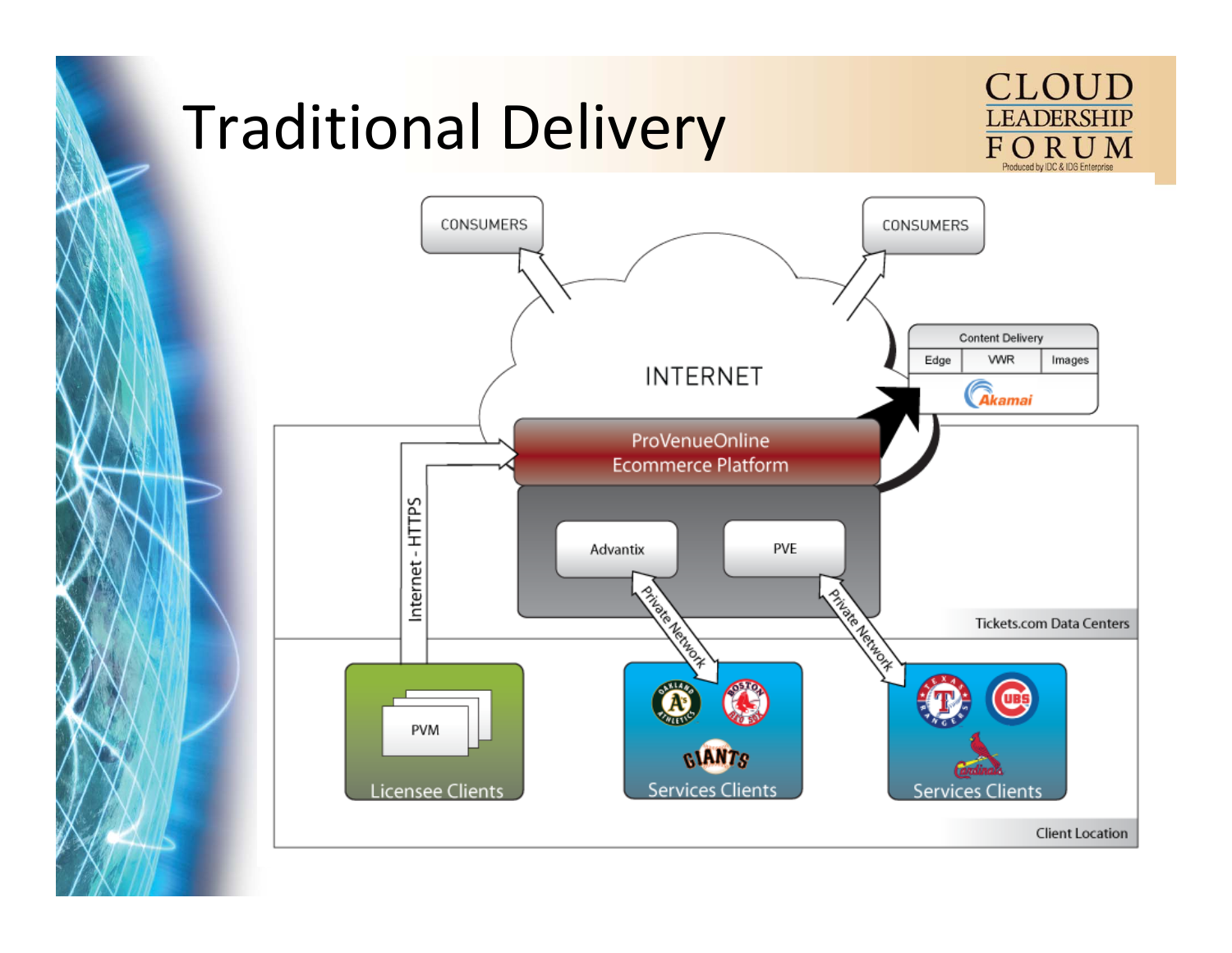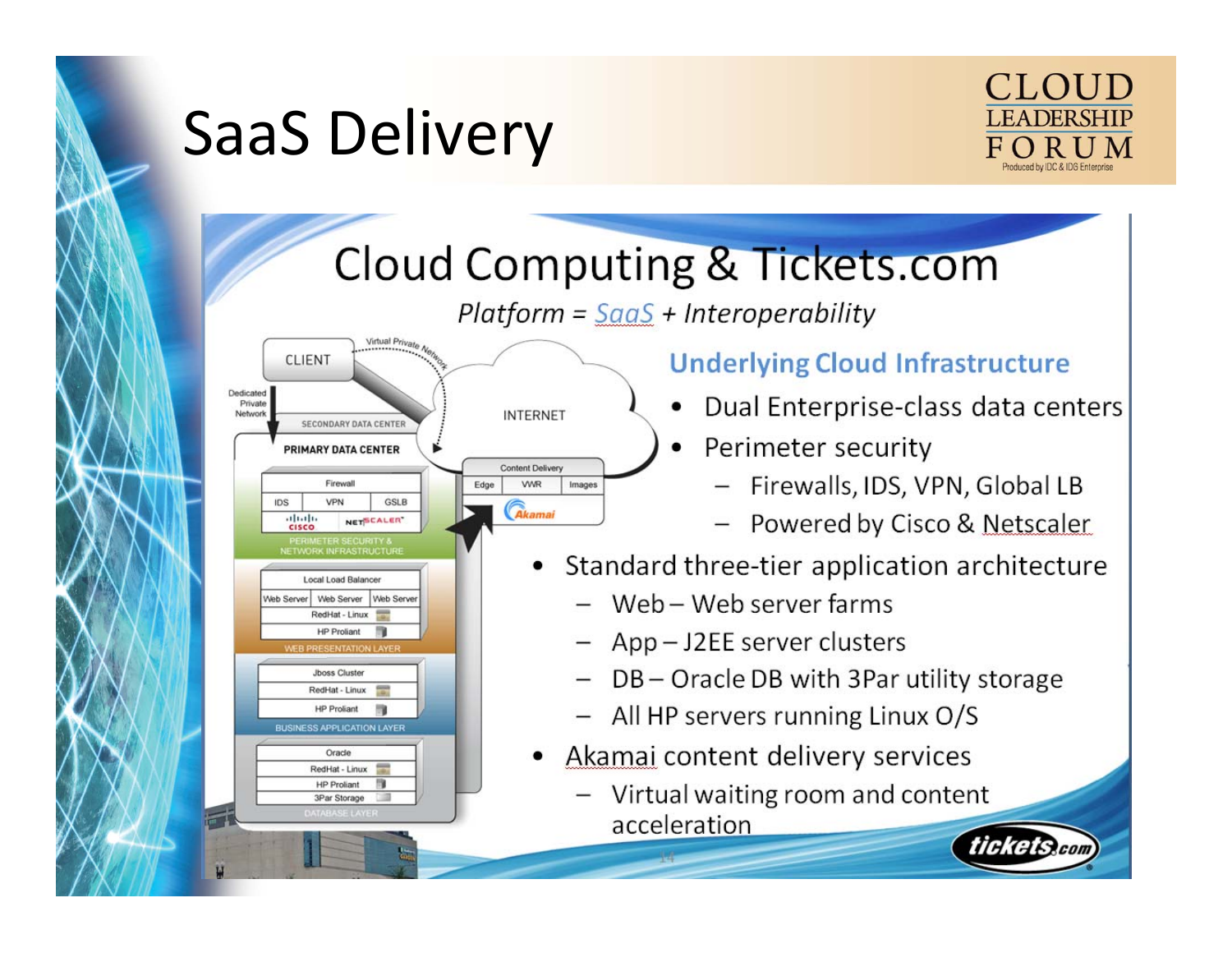#### Business Case for Cloud



- Platform strategy is proven
- Huge differentiator in ticketing ‐ Ticketmaster has conditioned this market to ignore technology
- Changes the paradigm of ticketing technology by encouraging ecosystem growth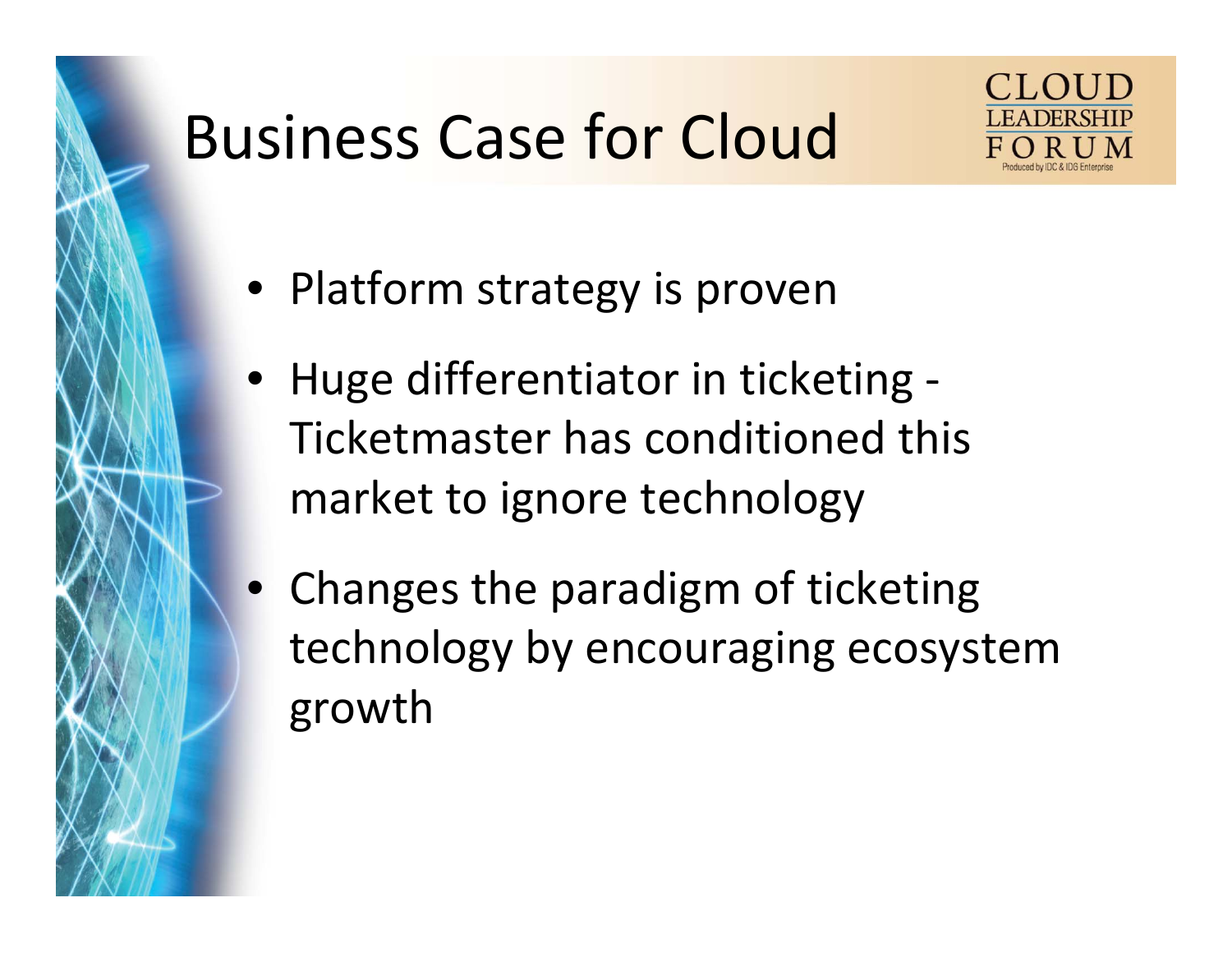## Benefits – the "ilities"



- Manageability: Self‐op gives more control to clients and lowers TDC costs
- • Usability: More intuitive web‐based UI lowers training and support costs
- Scalability: Moving up and down market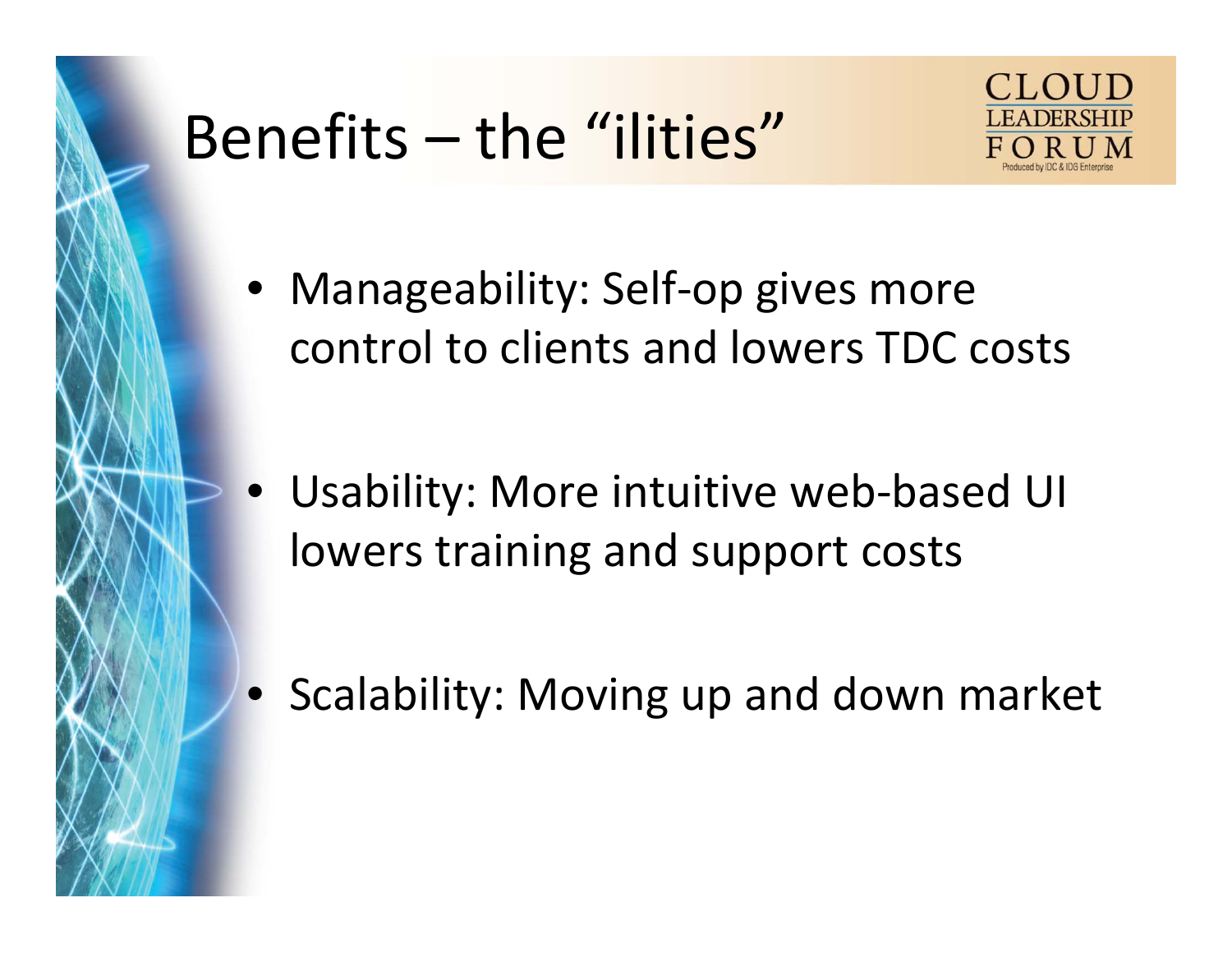#### Benefits ‐ Ecosystem



- Accelerates functionality
- Improves innovation
- Broadens adoption

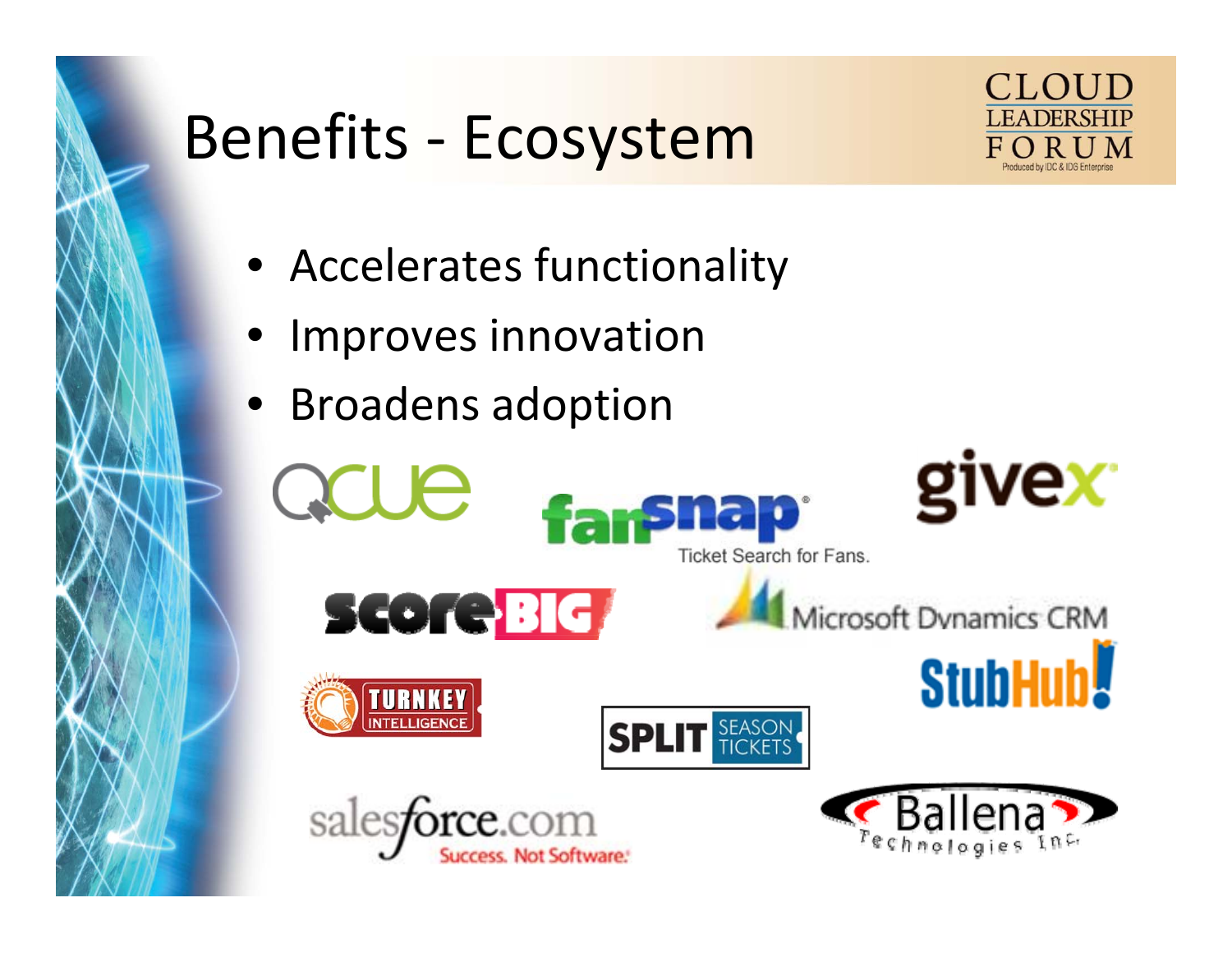#### Benefits – going wide



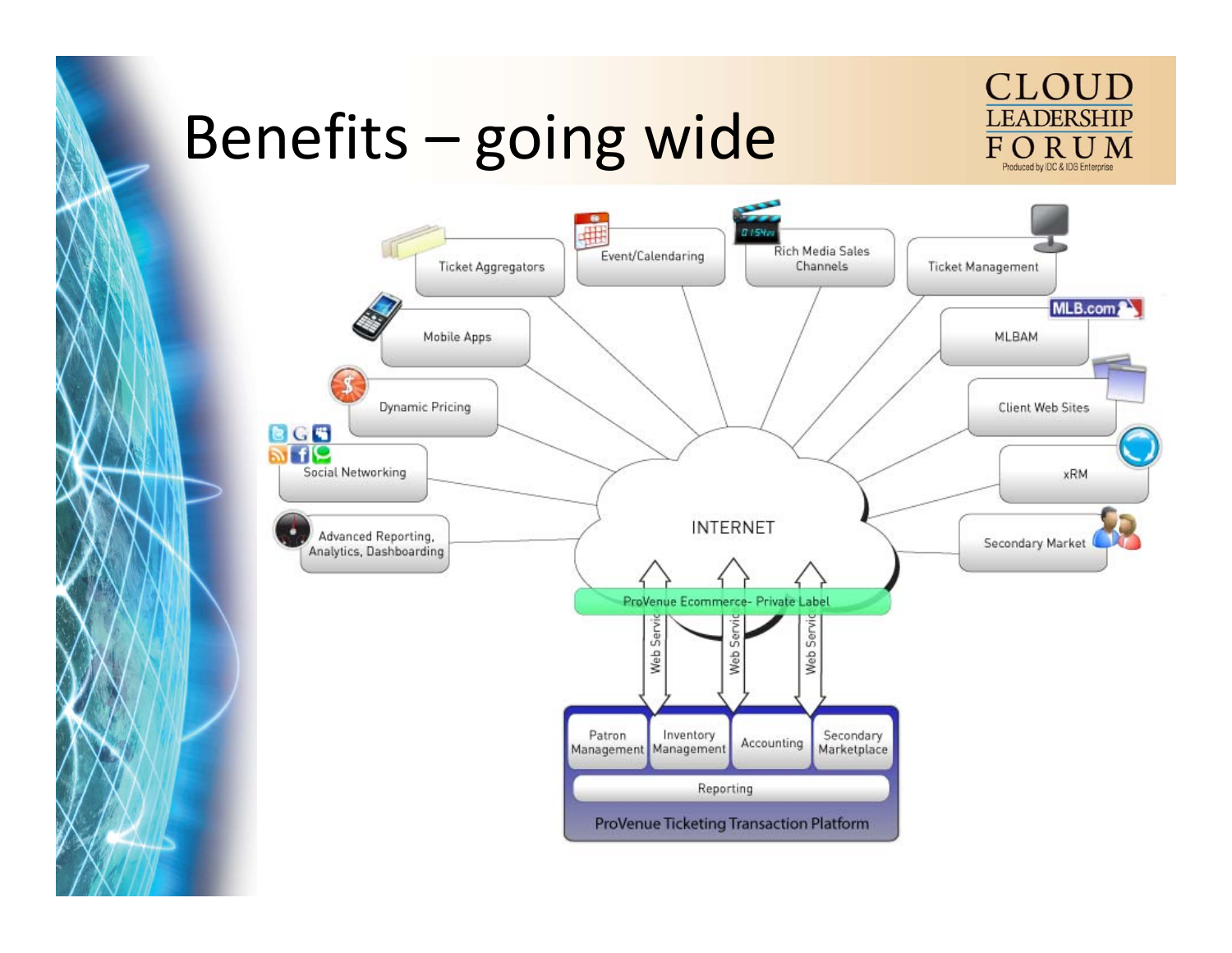

#### Challenges



- Technological
	- –Performance of web‐based application
	- – $-$  Legacy systems – conversion & support
- • Business
	- Protracted transition
	- –Corporate culture and expertise
	- –— Funding
	- –— Pricing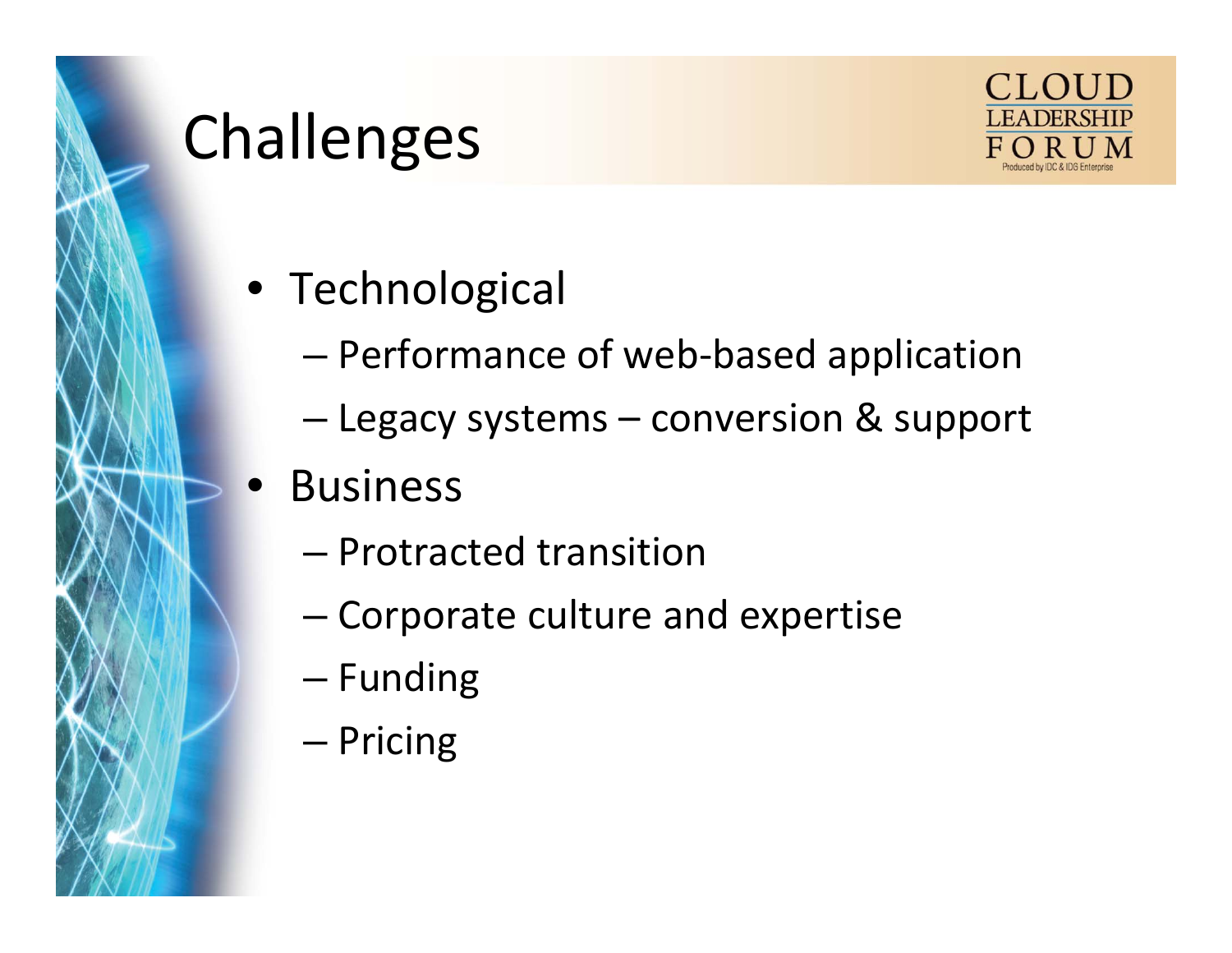#### Gauging success



#### • Measurements

- Market share and EBITDA
- –– Cost and revenue per ticket
- –— Client-level profitability
- Current status
	- – $-$  Early in transformation process
	- –— Tremendous amount of buy-in to the vision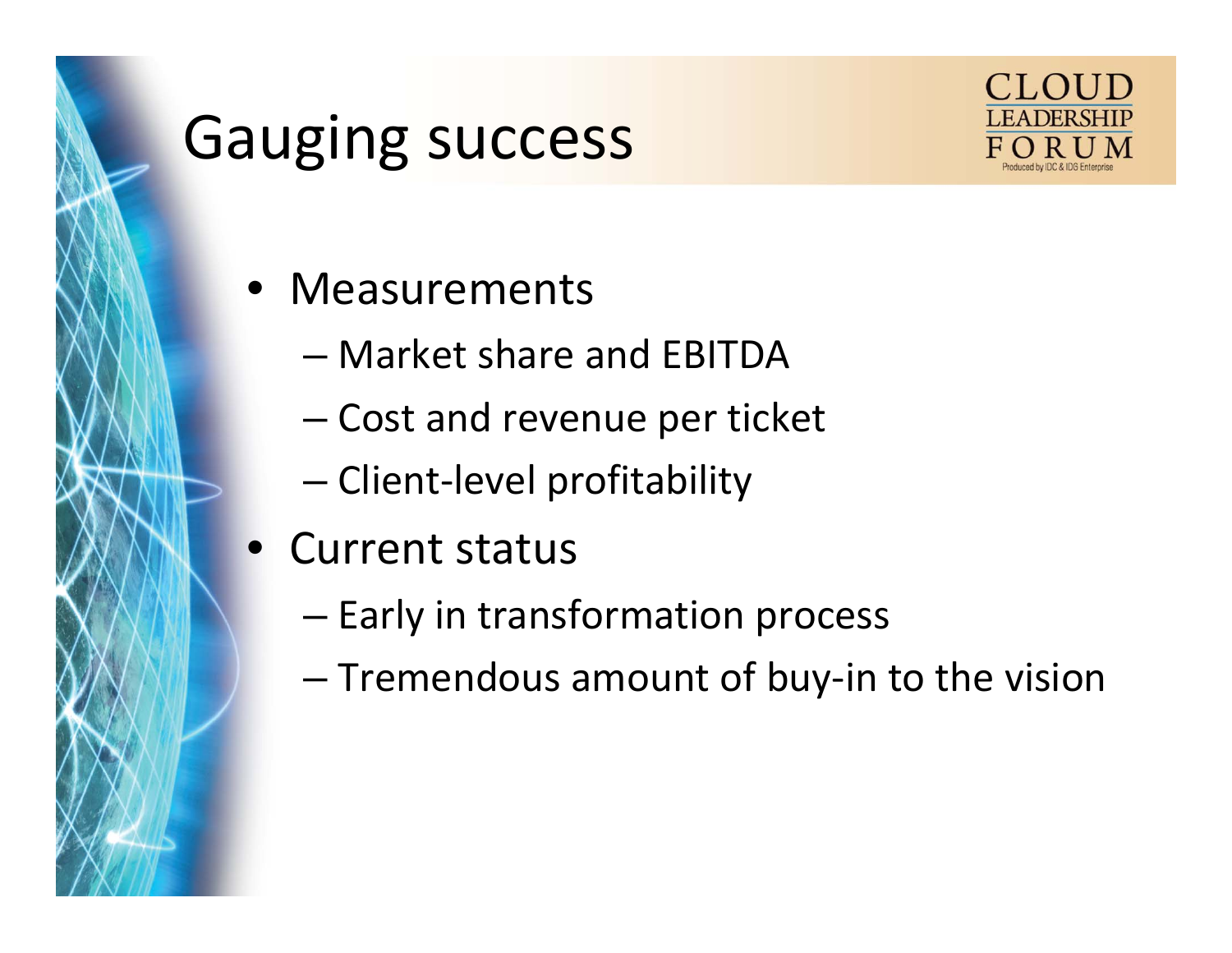## Takeaways



- Make it about more than cost savings
- Define <sup>a</sup> clear revenue model that contemplates transition obstacles and duration
- Carefully consider you core competencies and identify where investment is needed